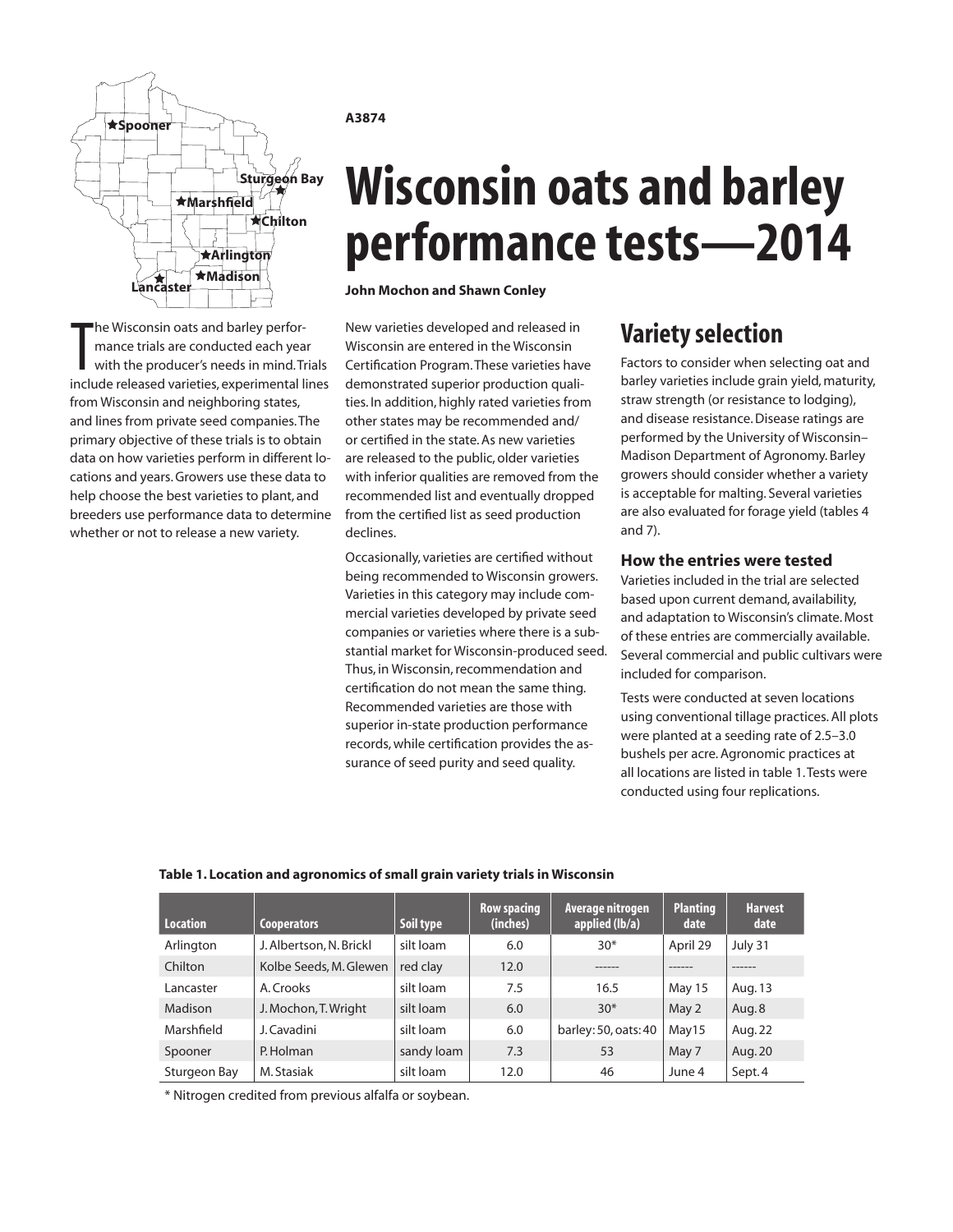## **Growing conditions**

**2013 season.** Wisconsin oats production was at 6.83 million bushels produced, down 12% from 2012. This was the lowest production since record keeping began in 1866. The 2013 oat yield was 65.0 bushels per acre, up 5 bushels from the previous year. Planted acres totaled 255,000 in 2013, up 16% from 2012. There were 105,000 acres harvested, a decrease of 25,000 acres from the previous year.

Wisconsin barley production was 784,000 bushels in 2013, up 19% from 2012. Yield was 49 bushels per acre, up 5 bushels from the previous year. Area planted to barley was 33,000 acres, unchanged from last year, and 16,000 acres were harvested, which was an increase of 1,000 acres from 2012.

**2012 season.** In Wisconsin, oats planted acres totaled 220,000 in 2012, up nearly 5% from 2011. There were 130,000 acres harvested, which was an increase of 15,000 acres from the previous year. The 2012 oats yield was 60.0 bushels per acre, down 2 bushels from the previous year. The increase in acres harvested resulted in a 9% increase in total production compared to last year. At 7.8 million bushels produced, Wisconsin was the second largest oat-producing state in 2012, after Minnesota.

Wisconsin produced 660,000 bushels of barley in 2012, down 6% from 2011 and down 54% from 2010. Area planted to barley, at 33,000 acres, was the same as last year, as was area harvested, at 15,000 acres. Yield was down 3 bushels from the previous year to 44 bushels per acre.

Source: USDA National Agricultural Statistics Service, [www.nass.usda.gov](http://www.nass.usda.gov).

## **How performance was measured**

**Yield:** After threshing, grain was weighed and yield was determined using a conversion formula. Yields are reported in bushels per acre at 8% moisture content. There are 32 and 48 pounds per bushel for oat and barley, respectively.

**Lodging:** Lodging is measured in percent. Values are rounded to whole numbers (1=none, 100=severe).

**Test weight:** Test weights were measured using a Toledo Model 3111 test weighting scale.

## **Licensed varieties**

The Wisconsin Agricultural Experiment Station and/or the UW–Madison Department of Agronomy has granted sole authority to the Wisconsin Crop Improvement Association to issue formal licenses for the production of certified seed of Kewaunee barley; Spooner rye; and Badger, Dane, ForagePlus, Gem, and Vista oats. The Wisconsin Alumni Research Foundation has granted sole authority to the Wisconsin Crop Improvement Association to issue formal licenses for the production of certified seed of Drumlin, Esker, Kame, and Moraine oats. These grants of sole authority are intended to reinforce Plant Variety Protection (PVP) regulations and to generate research and development funds for the Wisconsin small-grain breeding program. These varieties are PVP-protected and a license is required for seed production. Each bag of seed will have a special red and white PVP/ Licensed Variety tag attached or preprinted on the bag.

## **Testing agencies**

The small grain variety tests were conducted by the Department of Agronomy, College of Agricultural and Life Sciences, University of Wisconsin–Madison in cooperation and with support from the Wisconsin Crop Improvement Association.

## **Additional information**

Check the following publications for additional information on small grain production and seed availability. All are updated annually.

- *• Wisconsin Winter Wheat Performance Tests* (A3868), available at [learningstore.uwex.edu](http://learningstore.uwex.edu)
- *• Pest Management in Wisconsin Field Crops* (A3646), available at [learningstore.uwex.edu](http://learningstore.uwex.edu)
- *• The Wisconsin Certified Seed Directory*, available at wcia.wisc.edu

For information on seed availability of public varieties, contact:

Wisconsin Crop Improvement Association 554 Moore Hall 1575 Linden Drive Madison, WI 53706 (608) 262-1341 [wcia.wisc.edu](http://www.wcia.wisc.edu)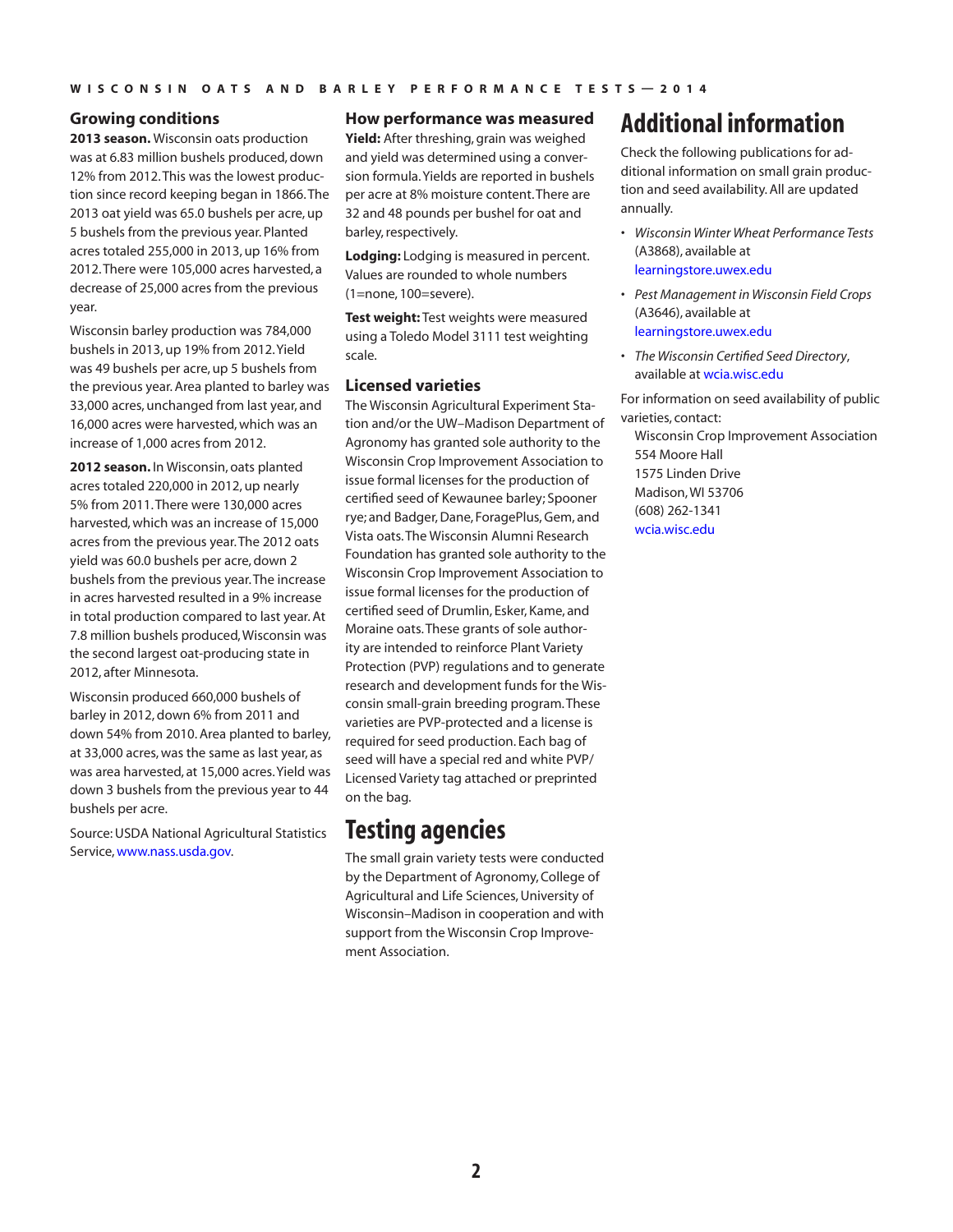## **Table 2. Oat variety descriptions**

|                        |                              |                  |                 | Maturity <sup>a</sup> |                          |                  | <b>Test</b>                |                          | -Disease resistance <sup>cl</sup> |                     |               |             |                         |                               |               |
|------------------------|------------------------------|------------------|-----------------|-----------------------|--------------------------|------------------|----------------------------|--------------------------|-----------------------------------|---------------------|---------------|-------------|-------------------------|-------------------------------|---------------|
| <b>Variety</b>         | <b>Origin</b>                | Year<br>released | Kernel<br>color | (head<br>date)        | Ht <sub>b</sub><br>(in.) | Lodg-<br>ing $%$ | wt <sup>c</sup><br>(lb/bu) | <b>Kernel</b><br>protein | <b>Crown</b><br>rust              | <b>Stem</b><br>rust | Sep-<br>toria | <b>Smut</b> | <b>BYDV<sup>e</sup></b> | Licensed/<br>PVP <sup>f</sup> | Wis.<br>cert. |
|                        | <b>RECOMMENDED VARIETIES</b> |                  |                 |                       |                          |                  |                            |                          |                                   |                     |               |             |                         |                               |               |
| <b>Badger</b>          | Wisconsin                    | 2010             | yellow          | $6 - 24$              | 31                       | med              | 36.9                       | med                      | R                                 | $\mathsf{R}$        | <b>IR</b>     | R           | R                       | yes                           | yes           |
| <b>Drumlin</b>         | Wisconsin                    | 2003             | yellow          | $6 - 30$              | 35                       | weak             | 35.9                       | med                      | R                                 | <b>IR</b>           | <b>IR</b>     | R           | R                       | yes                           | yes           |
| <b>Esker</b>           | Wisconsin                    | 2004             | yellow          | $6 - 26$              | 34                       | med              | 36.2                       | med                      | IR                                | <b>IR</b>           | <b>IR</b>     | R.          | R                       | yes                           | yes           |
| <b>Excel</b>           | Indiana                      | 2006             | white           | $6 - 26$              | 33                       | med              | 35.6                       | med                      | $\mathsf{R}$                      | S                   | IR            | R           | R                       | yes                           | OA*           |
| <b>Horsepower</b>      | S. Dakota                    | 2012             | white           | $6 - 27$              | 32                       | med              | 38.4                       | med                      | $\mathsf{R}$                      | R.                  | <b>IR</b>     | R           | R                       | yes                           | no            |
| <b>Newburg</b>         | N.Dakota                     | 2011             | white           | $6 - 30$              | 40                       | med              | 37.3                       | med                      | R                                 | R                   | <b>IR</b>     | R           | R                       | yes                           | no            |
| <b>Rockford</b>        | N. Dakota                    | 2008             | white           | $7 - 2$               | 38                       | med              | 38.0                       | med                      | R                                 | R.                  | <b>IR</b>     | <b>MR</b>   | R.                      | yes                           | no            |
| Shelby427              | S. Dakota                    | 2009             | white           | $6 - 26$              | 36                       | med              | 39.4                       | med/<br>high             | R                                 | <b>MR</b>           | <b>IR</b>     | <b>MR</b>   | R                       | yes                           | yes           |
| <b>Vista</b>           | Wisconsin                    | 1999             | yellow          | $6 - 30$              | 37                       | weak             | 35.1                       | low                      | R                                 | R                   | <b>MR</b>     | R           | <b>IR</b>               | yes                           | yes           |
| <b>OTHER VARIETIES</b> |                              |                  |                 |                       |                          |                  |                            |                          |                                   |                     |               |             |                         |                               |               |
| <b>Dane</b>            | Wisconsin                    | 1990             | yellow          | $6 - 23$              | 33                       | med              | 35.8                       | med                      | IR.                               | <b>IR</b>           | S             | R           | R                       | yes                           | yes           |
| Kame                   | Wisconsin                    | 2005             | yellow          | $6 - 25$              | 32                       | med              | 34.0                       | med                      | IR.                               | <b>IR</b>           | <b>MR</b>     | R           | <b>IR</b>               | yes                           | yes           |
| <b>Ogle</b>            | <b>Illinois</b>              | 1981             | yellow          | $6 - 27$              | 34                       | med              | 35.2                       | low                      | IR                                | S                   | S             | S           | R                       | no                            | yes           |

a Maturity (month-day) as indicated by heading date in 18 Wisconsin tests conducted 2011-2013. Varieties with generalized ratings indicate the following: early = before June 25, mid = June 25–29, late = after June 29.

b Height (inches) at maturity in 19 Wisconsin tests conducted 2011–2013. Varieties with generalized ratings indicate the following:

short  $=$  < 33 inches, med  $=$  33-38 inches, tall  $=$  > 38 inches.

c Test weight (pounds/bushel) in 19 Wisconsin tests conducted 2011–2013. Varieties with generalized ratings indicate the following:  $low = < 33$  lb/bu, med =  $33-35$  lb/bu, high =  $> 35$  lb/bu.

 $d$  Disease resistance: R = excellent resistance, IR = intermediate or very good, MR = moderate or good, S = susceptible or poor resistance.

e BYDV=Barley yellow dwarf virus or red leaf disease.

f PVP=Plant Variety Protection or licensed for seed production. A "yes" indicates that these varieties can't be grown and sold as seed without certification.

\* QA= Quality Assurance

 $(-)$  = information not available.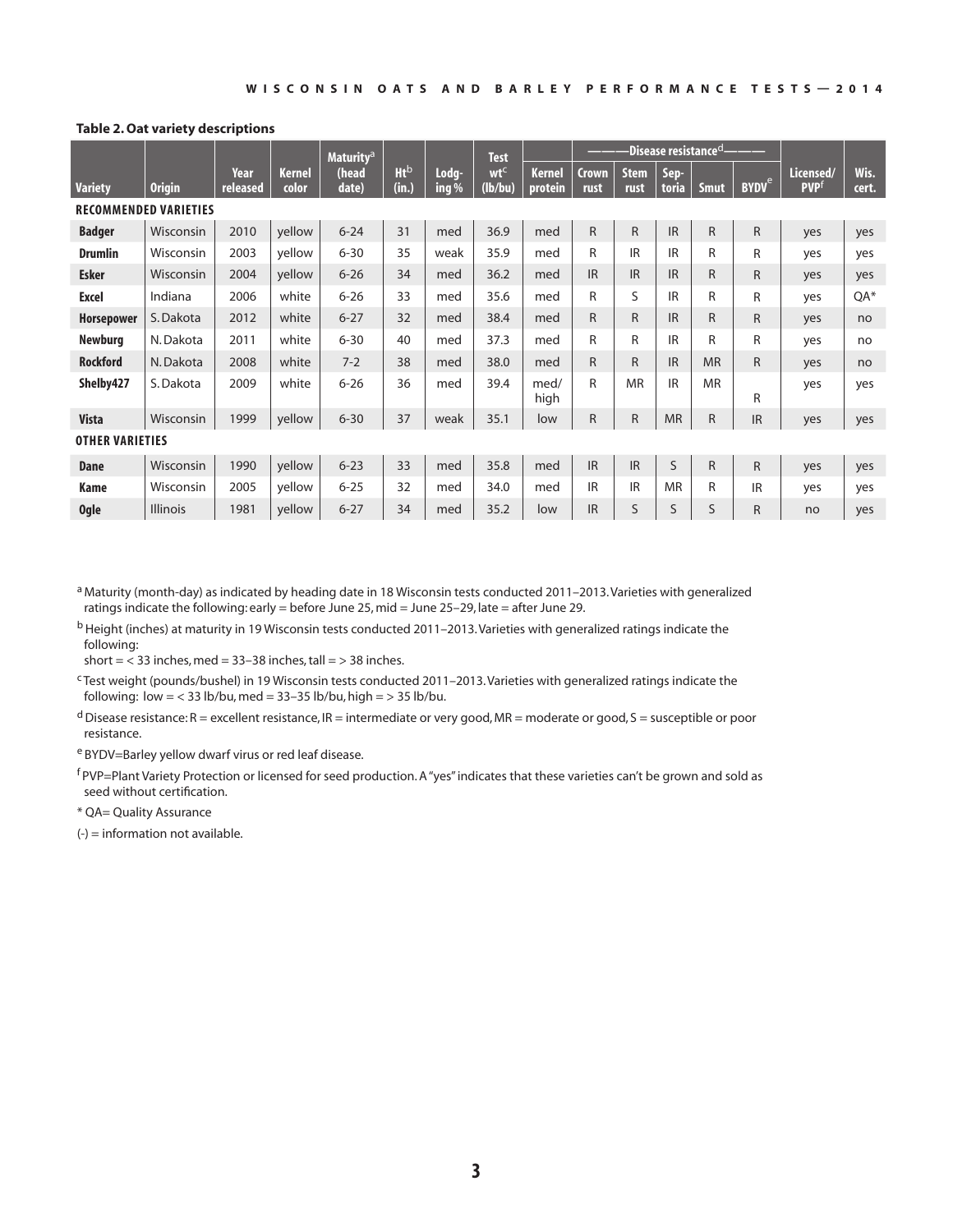|                        |             | -Southern-<br>-Northern- |                                         |                    |                |                   |         |                     |  |  |  |
|------------------------|-------------|--------------------------|-----------------------------------------|--------------------|----------------|-------------------|---------|---------------------|--|--|--|
| <b>Variety</b>         | <b>Mean</b> | <b>Arlington</b>         | <b>Lancaster</b>                        | <b>Madison</b>     | <b>Chilton</b> | <b>Marshfield</b> | Spooner | <b>Sturgeon Bay</b> |  |  |  |
|                        |             |                          |                                         | 2013 yields (bu/a) |                |                   |         |                     |  |  |  |
| <b>EARLY SEASON</b>    |             |                          |                                         |                    |                |                   |         |                     |  |  |  |
| <b>Badger</b>          | 102         | 156                      | 133                                     | $115*$             | $-----1$       | 31                | $85*$   | 94                  |  |  |  |
| Dane                   | 100         | 139                      | 127                                     | 103                |                | 48                | $84*$   | 101                 |  |  |  |
| Kame                   | 104         | 137                      | 141                                     | 106                |                | 42                | 83*     | 113                 |  |  |  |
| <b>MIDSEASON</b>       |             |                          |                                         |                    |                |                   |         |                     |  |  |  |
| <b>Esker</b>           | 111         | 147                      | $144*$                                  | 107                |                | 48                | $101*$  | 118                 |  |  |  |
| Excel                  | 116         | 150                      | $153*$                                  | $124*$             |                | 50                | $97*$   | $120*$              |  |  |  |
| <b>Horsepower</b>      | 126         | 173                      | $155*$                                  | $130*$             | -----          | $62*$             | $100*$  | $134*$              |  |  |  |
| <b>Ogle</b>            | 107         | 130                      | 138                                     | 110                |                | 41                | 94*     | $129*$              |  |  |  |
| Shelby427              | 104         | 139                      | 137                                     | 109                |                | 43                | 78      | $120*$              |  |  |  |
| <b>LATE SEASON</b>     |             |                          |                                         |                    |                |                   |         |                     |  |  |  |
| <b>Drumlin</b>         | 109         | 144                      | 137                                     | 98                 |                | 54                | 99*     | $122*$              |  |  |  |
| <b>Newburg</b>         | 117         | 152                      | 129                                     | $122*$             |                | $72*$             | $104*$  | $123*$              |  |  |  |
| <b>Rockford</b>        | 109         | 142                      | 127                                     | 106                | $- - - - - -$  | $70*$             | 89*     | $121*$              |  |  |  |
| Vista                  | 105         | 127                      | 125                                     | 109                |                | 55                | $102*$  | 113                 |  |  |  |
| Mean                   | 109         | 145                      | 137                                     | 112                |                | 51                | 93      | 117                 |  |  |  |
| LSD(0.05) <sup>a</sup> | 6           | 14                       | 12                                      | 19                 |                | 14                | 22      | 15                  |  |  |  |
|                        |             |                          | HISTORIC YIELDS 2011-2013 yields (bu/a) |                    |                |                   |         |                     |  |  |  |
| <b>EARLY SEASON</b>    |             |                          |                                         |                    |                |                   |         |                     |  |  |  |
| <b>Badger</b>          | 89          | 137                      | 113                                     | 104                | 80             | 52                | 59      | 72                  |  |  |  |
| Dane                   | 81          | 117                      | 99                                      | 90                 | 73             | 51                | 58      | 77                  |  |  |  |
| Kame                   | 84          | 110                      | 109                                     | 86                 | 75             | 55                | 70      | 78                  |  |  |  |
| <b>MIDSEASON</b>       |             |                          |                                         |                    |                |                   |         |                     |  |  |  |
| <b>Esker</b>           | 93          | 123                      | $120*$                                  | 96                 | 85             | 61                | 74      | 84                  |  |  |  |
| Excel                  | 97          | 123                      | $124*$                                  | 99                 | 94*            | 68                | $80*$   | 87                  |  |  |  |
| <b>Horsepower</b>      | $106*$      | 152                      | $123*$                                  | $113*$             | 78             | 73                | $81*$   | 101                 |  |  |  |
| <b>Ogle</b>            | 90          | 109                      | $116*$                                  | 88                 | 84             | 58                | 78*     | 92                  |  |  |  |
| Shelby427              | 97          | 135                      | $116*$                                  | $106*$             | 80             | 65                | 78*     | 87                  |  |  |  |
| <b>LATE SEASON</b>     |             |                          |                                         |                    |                |                   |         |                     |  |  |  |
| <b>Drumlin</b>         | 93          | 114                      | $115*$                                  | 91                 | 89*            | 70                | 84*     | 87                  |  |  |  |
| <b>Newburg</b>         | $104*$      | 132                      | $120*$                                  | $116*$             | $96*$          | $85*$             | $90*$   | 87                  |  |  |  |
| <b>Rockford</b>        | 97          | 123                      | $118*$                                  | 98                 | $100*$         | $77*$             | 76      | 87                  |  |  |  |
| <b>Vista</b>           | 89          | 100                      | $120*$                                  | 88                 | $96*$          | 66                | 78*     | 81                  |  |  |  |
| Mean                   | 93          | 123                      | 116                                     | 98                 | 86             | 65                | 76      | 85                  |  |  |  |
| LSD(0.05) <sup>a</sup> | 3           | 7                        | 9                                       | 8                  | 12             | 8                 | 12      | 8                   |  |  |  |

## **Table 3. Oat variety grain yield comparisons in Wisconsin**

\* Varieties not significantly different from the highest yielding variety in the trial.

<sup>a</sup> The LSD (least significant difference) figures listed under the yield columns are a statistical measure of variation within the trial. If the difference in yield of two varieties is equal to or greater than the LSD, the yields are significantly different. If the difference is less than the LSD, the yield difference may have been due to environmental factors.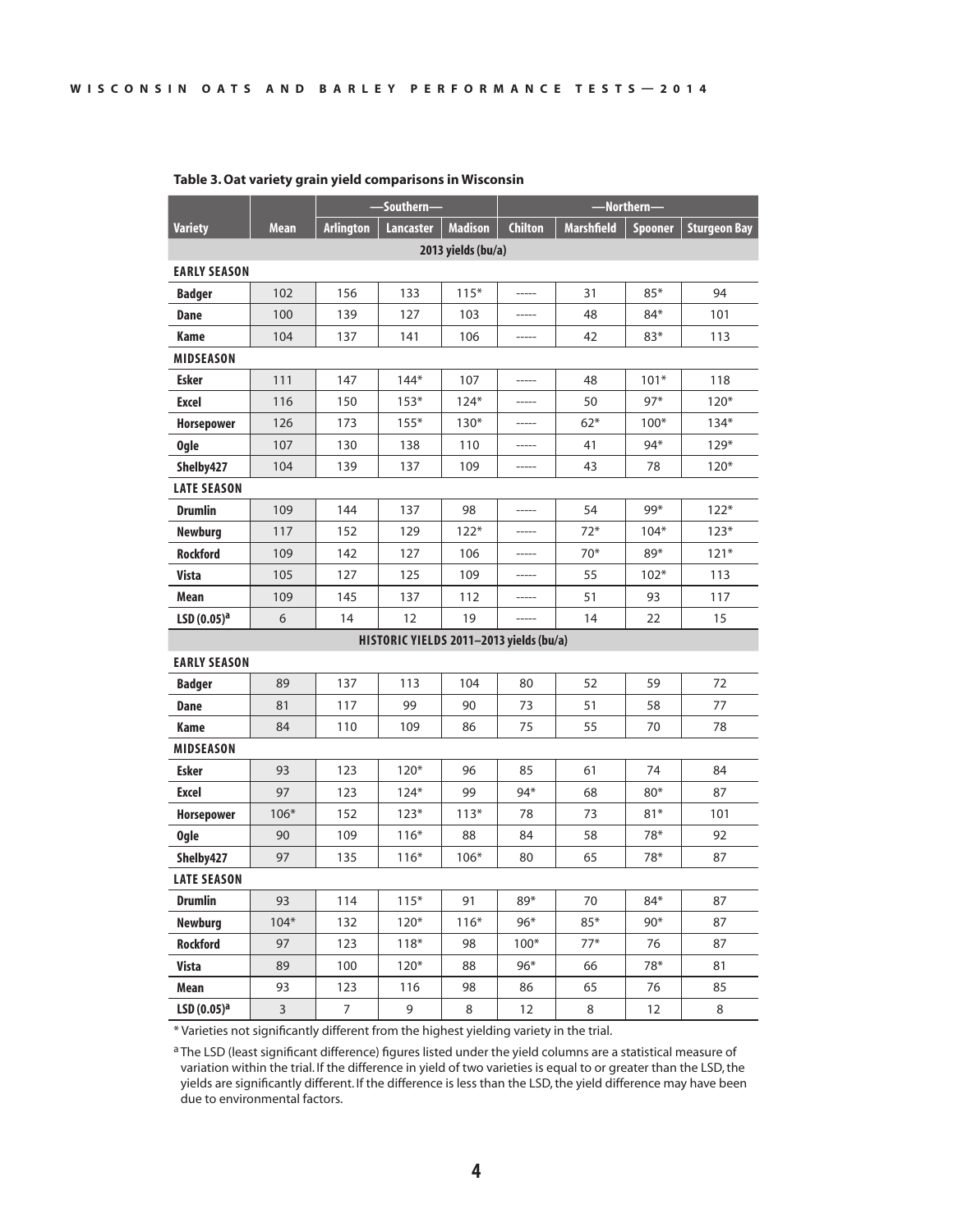| Table 4. Forage dry matter yield of spring oat varieties harvested at late boot/early heading |  |
|-----------------------------------------------------------------------------------------------|--|
|-----------------------------------------------------------------------------------------------|--|

|                   |                | Yield $(t/a)$    |             | <b>Harvest</b><br>date | <b>Crude</b> |                  |                  | <b>Harvest date</b> |
|-------------------|----------------|------------------|-------------|------------------------|--------------|------------------|------------------|---------------------|
| <b>Variety</b>    | <b>Madison</b> | <b>Arlington</b> | <b>Mean</b> | June/July              | protein (%)  | RFO <sup>a</sup> | Yield $(t/a)$    | <b>June</b>         |
|                   |                | $2013 -$         |             |                        |              |                  | $-2011 - 2013 -$ |                     |
| <b>ForagePlus</b> | 2.97           | $2.65*$          | 2.81        | $7 - 4$                | 12.8         | $123.1*$         | 2.43             | 27                  |
| <b>Rockford</b>   | 1.82           | 2.12             | 1.97        | $6 - 29$               | $14.4*$      | 120.8*           | 1.82             | 23                  |
| <b>Vista</b>      | 2.36           | $2.32*$          | 2.34        | $6 - 27$               | $14.1*$      | $125.5*$         | 1.97             | 21                  |
| LSD(0.05)         | 0.57           | 0.41             | 0.35        |                        | 1.09         | 7.45             | 0.19             |                     |

aRFQ= Relative forage quality. Relative forage quality values can be used to make comparisons among varieties listed in this table, but should not be used to compare with other crops such as alfalfa.

\* Varieties not significantly different from the highest yielding variety in the trial.

### **Table 5. Barley variety descriptions**

|                              |                                                                                                                                 | Year          |                 |                | Maturity <sup>a</sup> |                          |                                                                                                                                                                                                                                                                                                                                    |                                 | Disease resistance <sup>e</sup> |                     |               |                                                         |             |                         |               |
|------------------------------|---------------------------------------------------------------------------------------------------------------------------------|---------------|-----------------|----------------|-----------------------|--------------------------|------------------------------------------------------------------------------------------------------------------------------------------------------------------------------------------------------------------------------------------------------------------------------------------------------------------------------------|---------------------------------|---------------------------------|---------------------|---------------|---------------------------------------------------------|-------------|-------------------------|---------------|
| <b>Variety</b>               | <b>Origin</b>                                                                                                                   | re-<br>leased | 'Awns           | <b>Quality</b> | (head<br>date)        | Ht <sub>p</sub><br>(in.) | $L$ odging $C$<br>(%)                                                                                                                                                                                                                                                                                                              | Test wt <sup>d</sup><br>(lb/bu) | <b>Crown</b><br>rust            | <b>Stem</b><br>rust | Loose<br>smut | Powd.<br>∣ mildew ∣ blotch                              | <b>Spot</b> | Licensed/<br><b>PVP</b> | Wis.<br>cert. |
| <b>RECOMMENDED VARIETIES</b> |                                                                                                                                 |               |                 |                |                       |                          |                                                                                                                                                                                                                                                                                                                                    |                                 |                                 |                     |               |                                                         |             |                         |               |
| <b>Kewaunee</b>              | Wisconsin                                                                                                                       | 1997          | Smooth          | feed           | $6 - 24$              | 30                       | med                                                                                                                                                                                                                                                                                                                                | 42.7                            | $\mathsf{R}$                    | R.                  | R             | <b>IR</b>                                               | R           | yes                     | yes           |
| <b>Pinnacle</b>              | N. Dakota                                                                                                                       | 2008          | Smooth          | malt           | $6 - 26$              | 28                       | strong                                                                                                                                                                                                                                                                                                                             | 45.3                            | R                               | R                   | R             | $\qquad \qquad -$                                       | <b>MR</b>   | yes                     | yes           |
| Quest                        | Minnesota                                                                                                                       | 2010          | Smooth          | malt           | $6 - 25$              | 30                       | med                                                                                                                                                                                                                                                                                                                                | 44.5                            | R                               | R                   | R             | <b>IR</b>                                               | R           | yes                     | no            |
| <b>Rasmusson</b>             | Minnesota                                                                                                                       | 2008          | Semi-<br>smooth | malt           | $6 - 24$              | 28                       | med                                                                                                                                                                                                                                                                                                                                | 44.6                            | R                               | R                   | R             | IR                                                      | R           | yes                     | yes           |
| <b>OTHER VARIETIES</b>       |                                                                                                                                 |               |                 |                |                       |                          |                                                                                                                                                                                                                                                                                                                                    |                                 |                                 |                     |               |                                                         |             |                         |               |
| <b>Stander</b>               | Minnesota                                                                                                                       | 1993          | Smooth          | feed           | early                 | short                    | med                                                                                                                                                                                                                                                                                                                                | med                             | $\mathsf R$                     | R                   | S             | S                                                       | R           | yes                     | no            |
|                              | $2 + i$ , $i$ , $j$ , $i$ , $i$ , $j$ , $i$ , $j$ , $k$ , $j$ , $k$ , $k$ , $l$ , $l$ , $l$ , $l$ , $l$ , $k$ , $k$ , $k$ , $l$ |               |                 |                |                       |                          | $\mathbf{A}$ $\mathbf{A}$ $\mathbf{A}$ $\mathbf{A}$ $\mathbf{A}$ $\mathbf{A}$ $\mathbf{A}$ $\mathbf{A}$ $\mathbf{A}$ $\mathbf{A}$ $\mathbf{A}$ $\mathbf{A}$ $\mathbf{A}$ $\mathbf{A}$ $\mathbf{A}$ $\mathbf{A}$ $\mathbf{A}$ $\mathbf{A}$ $\mathbf{A}$ $\mathbf{A}$ $\mathbf{A}$ $\mathbf{A}$ $\mathbf{A}$ $\mathbf{A}$ $\mathbf{$ |                                 |                                 |                     | $\cdot$ .     | $\mathbf{P}$ and $\mathbf{P}$ are a set of $\mathbf{P}$ |             |                         |               |

<sup>a</sup> Maturity (month-day) as indicated by heading date in 18 Wisconsin tests conducted 2011–2013. Varieties with generalized ratings indicate the following: early = before June 24, mid = June 24–27, late = after June 27.

<sup>b</sup> Height (inches) at maturity in 19 Wisconsin tests conducted 2011–2013. Varieties with generalized ratings were included in other tests and indicate the following: short  $=$  < 30 inches, med = 30-36 inches, tall = > 36 inches.

 $c$  Lodging: strong = < 15%, med = 15-35%, weak = > 35%.

d Test weight (pounds/bushel) in 18 Wisconsin tests conducted 2011–2013. Varieties with generalized ratings were included in other tests and indicate the following: low = < 42 lb/bu, med = 42-46 lb/bu, high = > 46 lb/bu.

 $e$  Disease resistance: R = excellent resistance, IR = intermediate or very good, MR = moderate or good, S = susceptible or poor resistance.

 $f$ PVP = Plant Variety Protection or licensed for seed production. A "yes" indicates that these varieties cannot be reproduced and sold as seed without certification.

(--) = Information not available.